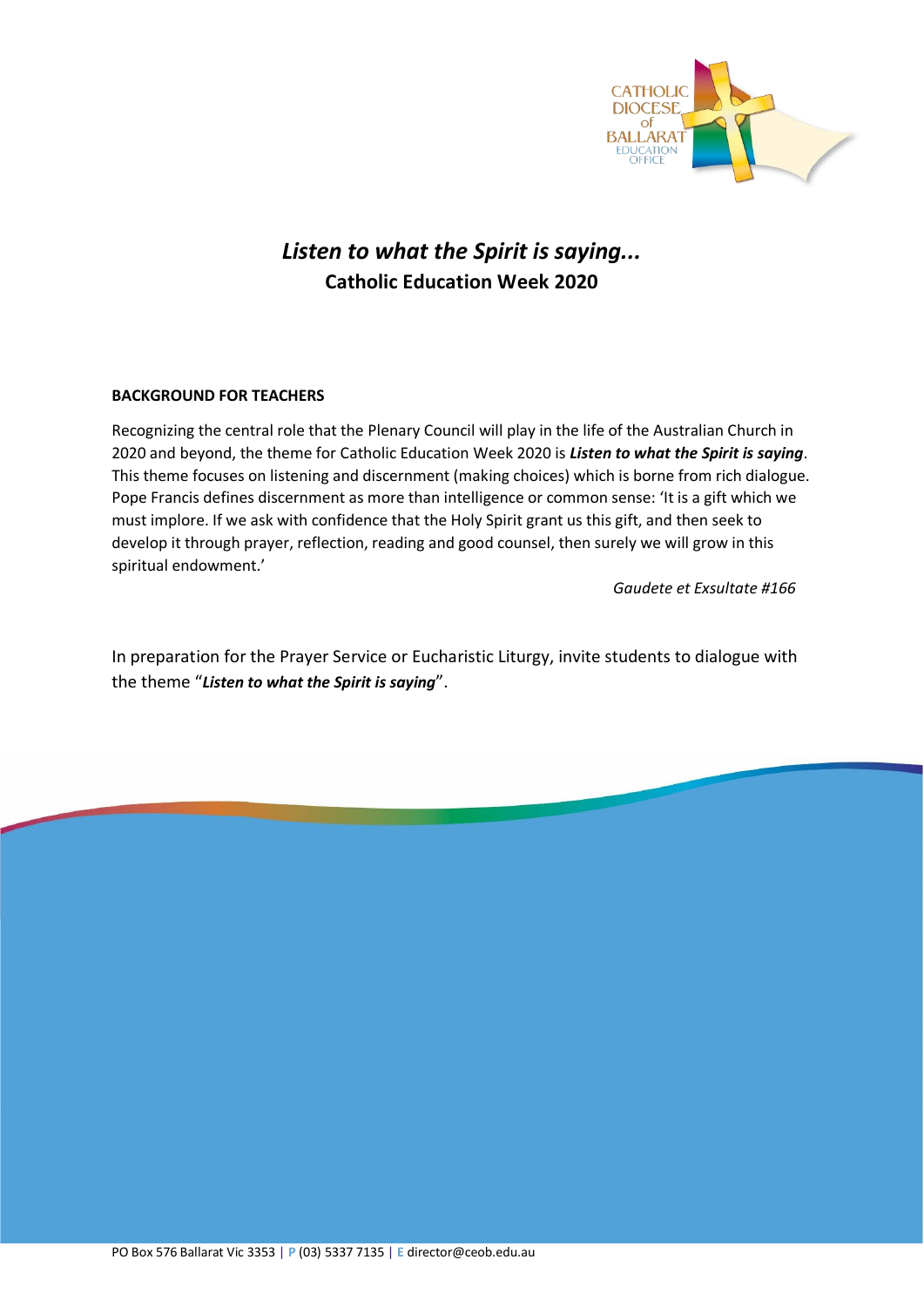#### **PRAYER SERVICE:**

## **OR**

## **EUCHARISTIC LITURGY**

Notes:

*The following liturgical outline can be used in its entirety for a Eucharistic Liturgy, or adapted to suit the needs and context of the school community.*

## **ACKNOWLEDGEMENT OF COUNTRY**

We would like to pay our respect to and acknowledge the traditional custodians of this land, (*insert name of local custodians*) their Elders past, present and emerging, who walked upon and cared for this land and its waters, for thousands of years and continue to do so. We acknowledge the lasting, deep spiritual attachment and relationship of Aboriginal and Torres Strait Islander Peoples to this country and commit ourselves to the ongoing journey of Reconciliation.

## **Gathered As One – We Gather**

## **THE INTRODUCTORY RITES**

## **Introduction/Welcome**:

*Sound prayer chime/prayer bells/singing bowl/rain stick to call those present to stillness and silence.*

## **Some Gathering Hymn Suggestions:**

- School Song
- Anthem: Towards Tomorrow John Burland (Lord Teach Me Your Ways)
- Emmaus Song Monica Brown (Come Journey with Me)
- Together as One Andrew Chinn (This Day)
- Gather Us O God Monica Brown
- Light the Way Andrew Chinn, Butterfly Music (People of Peace 2012)
- Gathered as One John Burland (Lord Teach Me Your Ways)
- Jesus is the Light Michael Mangan, Litmus Productions (Setting Hearts on Fire)
- We Are the Body of Christ Andrew Chinn 2012 (Butterfly Music (People of Peace
- Welcome to All Andrew Chinn (Welcome to All)
- In the Footsteps of Jesus Andrew Chinn
- We are God's Hands Andrew Chinn
- Gather us in Marty Haugen
- We are Called David Haas
- Welcome to Life Matt Maher (Welcome to Life)
- Love is What We Need Steve Angrisano (High Above Our Way)
- Appropriate Song of own choice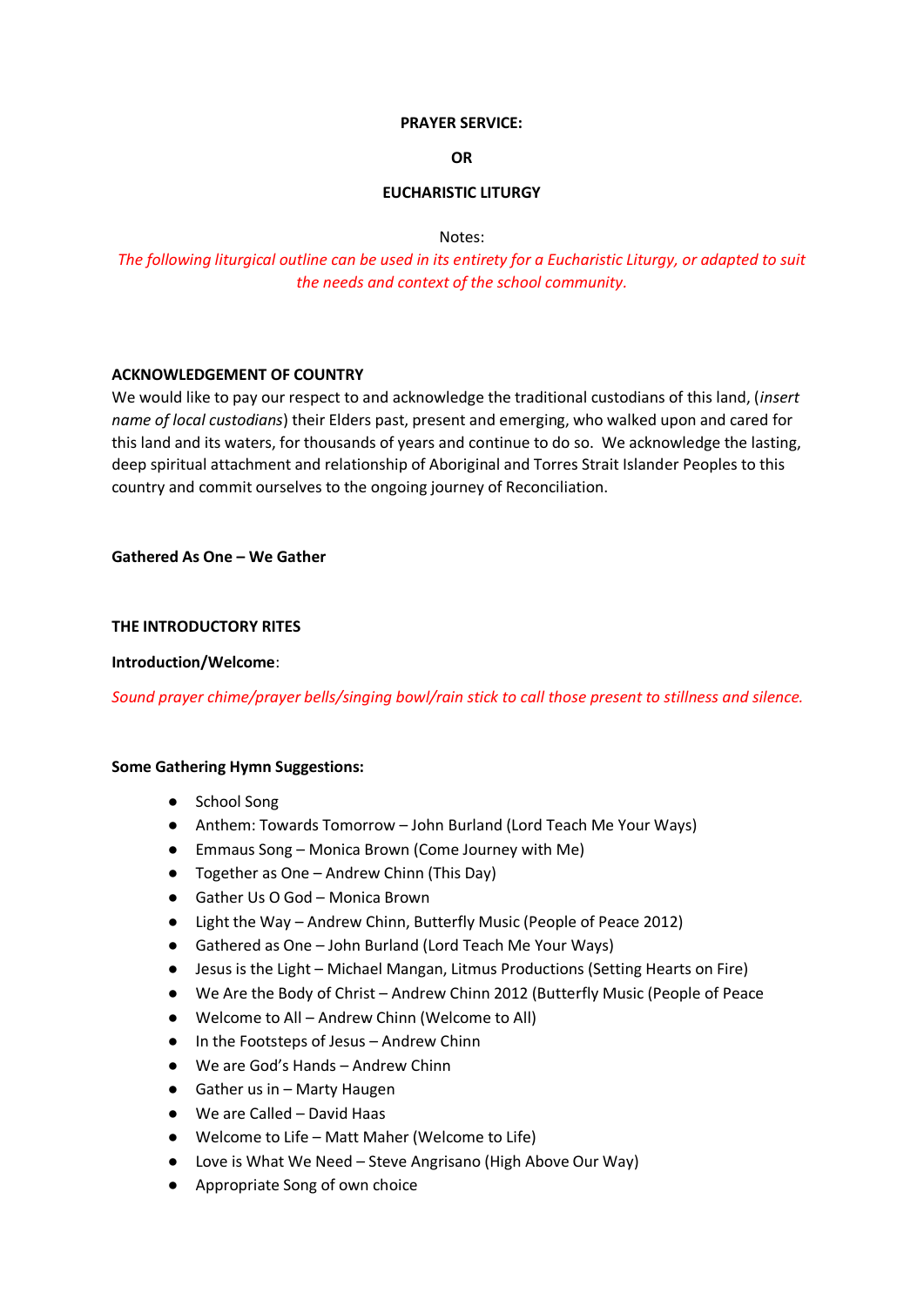## **Suggestions for Entrance Procession with Theme of "***Listen to what the Spirit is saying***"**.

The following symbols are *suggestions only* for this procession:

- Processional Cross
- Children's Lectionary **or** the Book of the Gospels
- School candle
- School banner
- Message Stick (this can then be held during the Readings)

*Symbols are held high for everyone to see and then enthroned in the sacred space.*

| Greeting:               | Leader/Presider                                                           |
|-------------------------|---------------------------------------------------------------------------|
| <b>Penitential Act:</b> |                                                                           |
| Leader/Presider:        | Lord Jesus, your love invites us to listen to the Spirit.                 |
|                         | Lord have mercy                                                           |
| All:                    | Lord have Mercy.                                                          |
| Leader/Presider:        | Lord Jesus, your love urges all people to encounter the Spirit in others. |
|                         | Christ have mercy                                                         |
| All:                    | Christ have mercy.                                                        |
| Leader/Presider:        | Lord Jesus, your love calls us to hear the Spirit of truth.               |
|                         | Lord have mercy                                                           |
| All:                    | Lord have mercy.                                                          |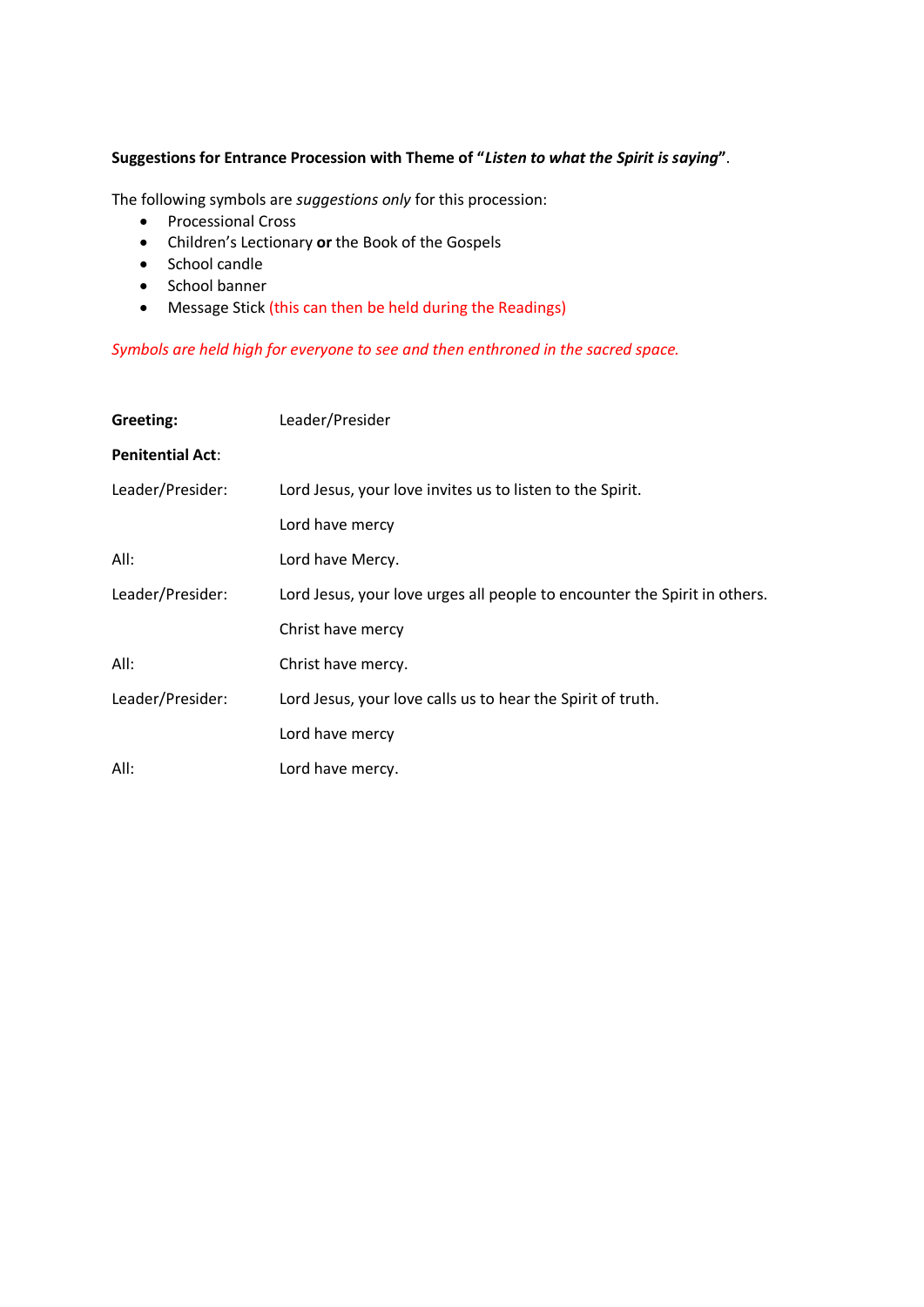**God Speaks – We Listen**

#### **THE LITURGY OF THE WORD**

#### **First Reading**:

#### Isaiah 61:1-3

The spirit of the Lord God is upon me, because the Lord has anointed me; he has sent me to bring good news to the oppressed, to bind up the brokenhearted, to proclaim liberty to the captives, and release to the prisoners; to proclaim the year of the Lord's favor, and the day of vengeance of our God; to comfort all who mourn;

to provide for those who mourn in Zion —

to give them a garland instead of ashes,

the oil of gladness instead of mourning,

the mantle of praise instead of a faint spirit.

They will be called oaks of righteousness,

the planting of the Lord, to display his glory.

#### Ezekiel 36:26-28

A new heart I will give you, and a new spirit I will put within you; and I will remove from your body the heart of stone and give you a heart of flesh. I will put my spirit within you, and make you follow my statutes and be careful to observe my ordinances. Then you shall live in the land that I gave to your ancestors; and you shall be my people, and I will be your God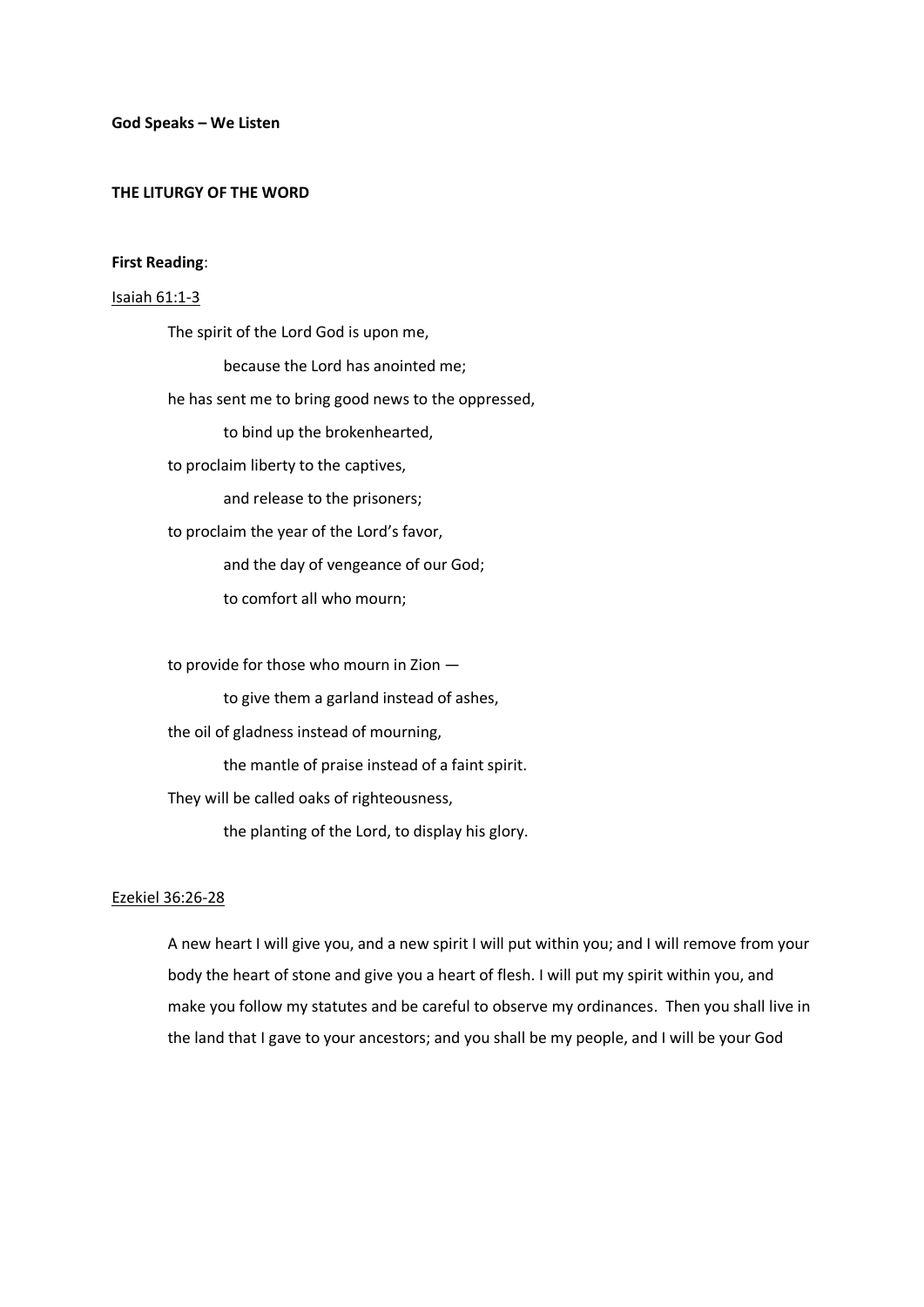## **Response to the Reading**:

*If celebrating Eucharist the response should take the form of Responsorial Psalm*

## **Psalm Suggestions:**

- Lord Teach me Your ways John Burland (Lord Teach Me Your Ways)
- A Song of Praise John Burland (Lord Teach Me Your Ways)
- Show us your Kindness and Love Michael Mangan (Forever I will Sing)
- Lord Send out your Spirit Andrew Chinn (Joyful Hope)
- Psalm 118: The Day of the Lord Michael Mangan (Sing Your Joy)
- Psalm 66: Sing Out with Joy Michael Mangan (Forever I will Sing)
- Psalm 116: I Trusted Stephen Kirk
- Psalm 40: Here am I, Lord Steve Angrisano (A New Day)
- Psalm 34: The Cry of the Poor John Foley
- A Trusting Psalm Kevin Bates
- Psalm of the Sunday/Season Michael Herry <http://www.maristmusic.org.au/lent-year-a>
- Appropriate Psalm of own choice

## *The Assembly's response to the Reading may take the form of one of the following if planning a Prayer Service.*

- Responsorial Psalm (See above)
- Appropriate Song (See below)
- Silence
- Prayer
- Litany

## **Second Reading**:

## Revelation 2:7

Let anyone who has an ear listen to what the Spirit is saying to the churches. To everyone who conquers, I will give permission to eat from the tree of life that is in the paradise of God.

## 1 Corinthians 12:4-11

Now there are varieties of gifts, but the same Spirit; and there are varieties of services, but the same Lord; and there are varieties of activities, but it is the same God who activates all of them in everyone. To each is given the manifestation of the Spirit for the common good. To one is given through the Spirit the utterance of wisdom, and to another the utterance of knowledge according to the same Spirit, to another faith by the same Spirit, to another gifts of healing by the one Spirit, to another the working of miracles, to another prophecy, to another the discernment of spirits, to another various kinds of tongues, to another the interpretation of tongues. All these are activated by one and the same Spirit, who allots to each one individually just as the Spirit chooses.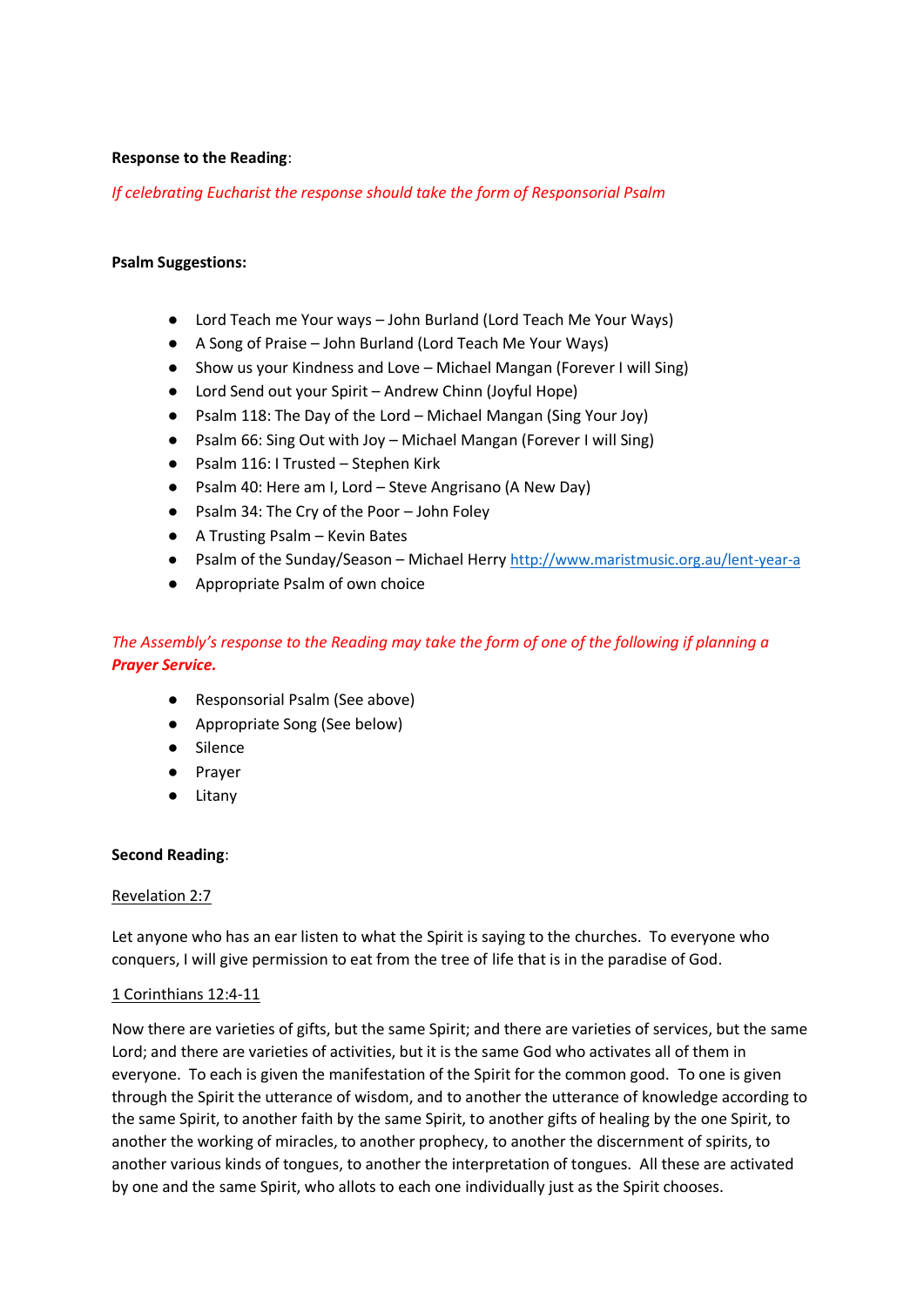## **Gospel Acclamation:**

Suggestions:

- Sing Alleluia Monica Brown (Praise and Blessing)
- Alleluia Word of God Bernadette Farrell (Rise Up and Sing Vol.2)
- Listen to Jesus Bernadette Farrell (Great Times with Jesus)
- Halle, Halle, Halle (Caribbean Tradition: As One Voice for Kids)
- Celtic Alleluia Fintan O'Carroll & Christopher Walker (As One Voice)

## **Procession of the Book of the Gospels**

## *(Alternatively, this book may be processed forward in the Gathering procession)*

Some suggestions if you wish to highlight the Gospel reading:

- Two candle bearers lead the book bearer in and then stand on either side of the presider as he receives the book and proclaims the Gospel to all gathered.
- Students could be placed at different points on the aisle and the book can be given to the next two students than travel to two more and then given to presider.

## **Gospel Reading:**

## Matthew 7:24-27

Everyone then who hears these words of mine and acts on them will be like a wise man who built his house on rock. The rain fell, the floods came, and the winds blew and beat on that house, but it did not fall, because it had been founded on rock. And everyone who hears these words of mine and does not act on them will be like a foolish man who built his house on sand. The rain fell, and the floods came, and the winds blew and beat against that house, and it fell—and great was its fall!"

## **OR**

## John 14:15-18

"If you love me, you will keep[[a\]](https://www.biblegateway.com/passage/?search=John+14%3A15-18&version=NRSV#fen-NRSV-26673a) my commandments. And I will ask the Father, and he will give you another Advocate,[\[b\]](https://www.biblegateway.com/passage/?search=John+14%3A15-18&version=NRSV#fen-NRSV-26674b) to be with you forever. This is the Spirit of truth, whom the world cannot receive, because it neither sees him nor knows him. You know him, because he abides with you, and he will be in you. "I will not leave you orphaned; I am coming to you.

## **OR**

## John 10: 14-16; 27-28

Jesus said to them, "I am the good shepherd. I know my own and my own know me, just as the Father knows me and I know the Father. And I lay down my life for the sheep. I have other sheep that do not belong to this fold. I must bring them also, and they will listen to my voice. So there will be one flock, one shepherd. My sheep hear my voice. I know them, and they follow me. I give them eternal life, and they will never perish."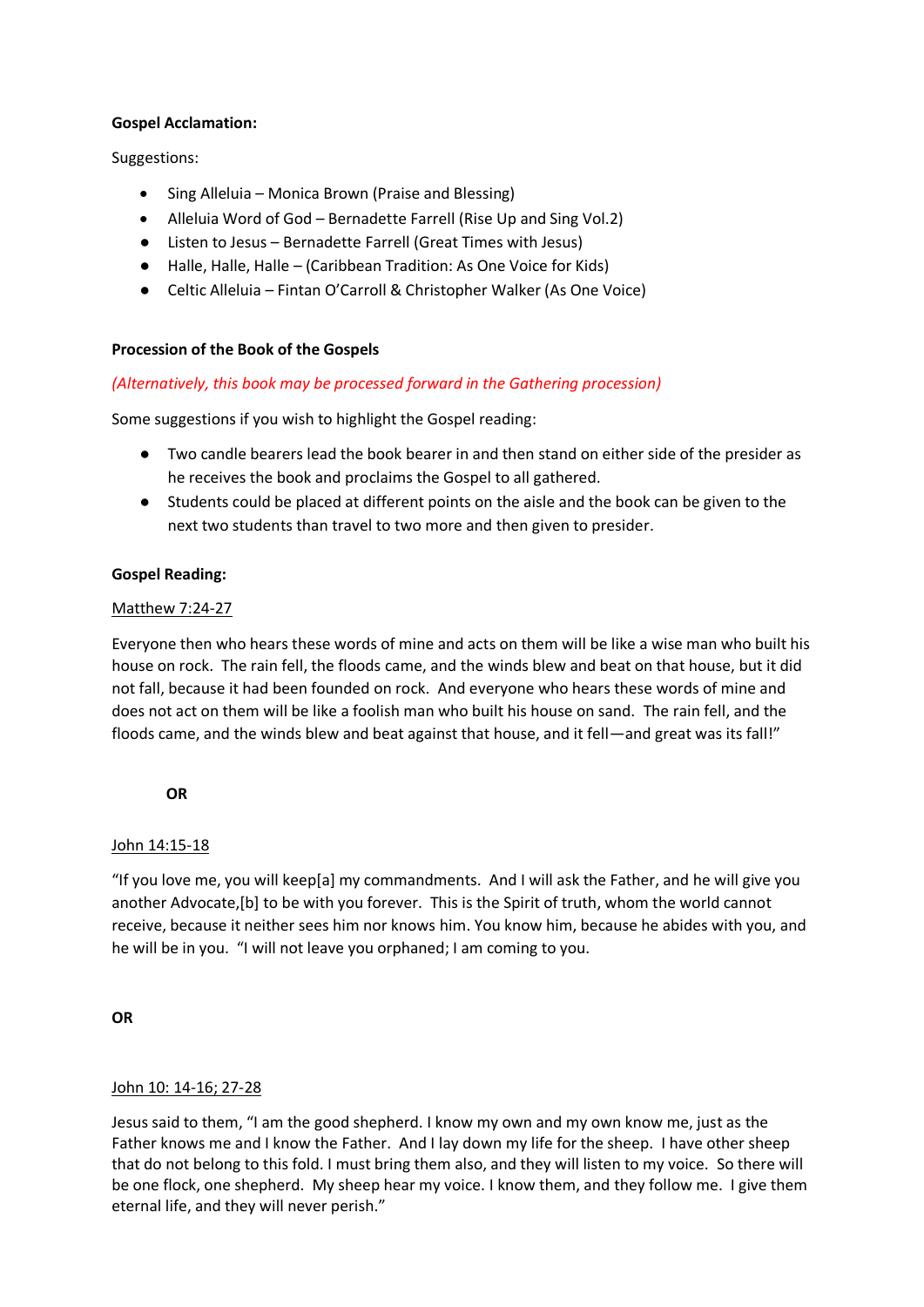## **Song Suggestions for responding to Readings during Prayer service:**

- This Day Andrew Chinn (These Hands)
- These Hands Andrew Chinn (These Hands)
- Stand Up Michael Mangan (Setting Hearts on Fire)
- Blest Are They David Haas
- Bring Forth the Kingdom Marty Haugen
- We Are Called David Haas
- The Summons John Bell
- Stronger Robert Galea (Reach Out)
- Appropriate Song of own choice

## **Prayer of the Faithful:**

| Leader/Celebrant:<br>United in your love and compassion, we pray: |                                                                                                                                                                              |  |
|-------------------------------------------------------------------|------------------------------------------------------------------------------------------------------------------------------------------------------------------------------|--|
| Reader:                                                           | For all those who lead and educate in our Church, especially Pope Francis and Bishop<br>Paul Bird. May your Spirit stir their hearts in compassion and love. Spirit of hope  |  |
| All:                                                              | Hear our prayer.                                                                                                                                                             |  |
| Reader:                                                           | For unity in our nation and in our world. May we show an appreciation of diversity<br>within our own community. Spirit of hope                                               |  |
| All:                                                              | Hear our prayer.                                                                                                                                                             |  |
| Reader:                                                           | For all who work in and attend our Catholic schools. Strengthen us so that our<br>schools will always be communities of faith, hope and love. Spirit of hope                 |  |
| All:                                                              | Hear our prayer.                                                                                                                                                             |  |
| Reader:                                                           | For all God's people. May we radiate Christ's love and peace to our family, friends<br>and all we encounter. Spirit of hope                                                  |  |
| All:                                                              | Hear our prayer.                                                                                                                                                             |  |
| Reader:                                                           | For victims of all forms of abuse. Let our hearts always recognise that human beings<br>are made in God's image and likeness so that all may live in dignity. Spirit of hope |  |
| Reader:                                                           | For those in our school and parish communities who are lonely, ill, sad, grieving and<br>may feel unloved. May we be open and present to their needs. Spirit of hope         |  |
| All:                                                              | Hear our prayer.                                                                                                                                                             |  |
| Reader:                                                           | For those in our school and parish communities who have died. May they have<br>eternal life with their God. Spirit of hope                                                   |  |
| All:                                                              | Hear our prayer.                                                                                                                                                             |  |
| Leader:                                                           | Loving God, we gather the needs and concerns we have spoken along with those<br>deep in our hearts. We ask this through Christ our Lord.                                     |  |
| All:                                                              | Amen.                                                                                                                                                                        |  |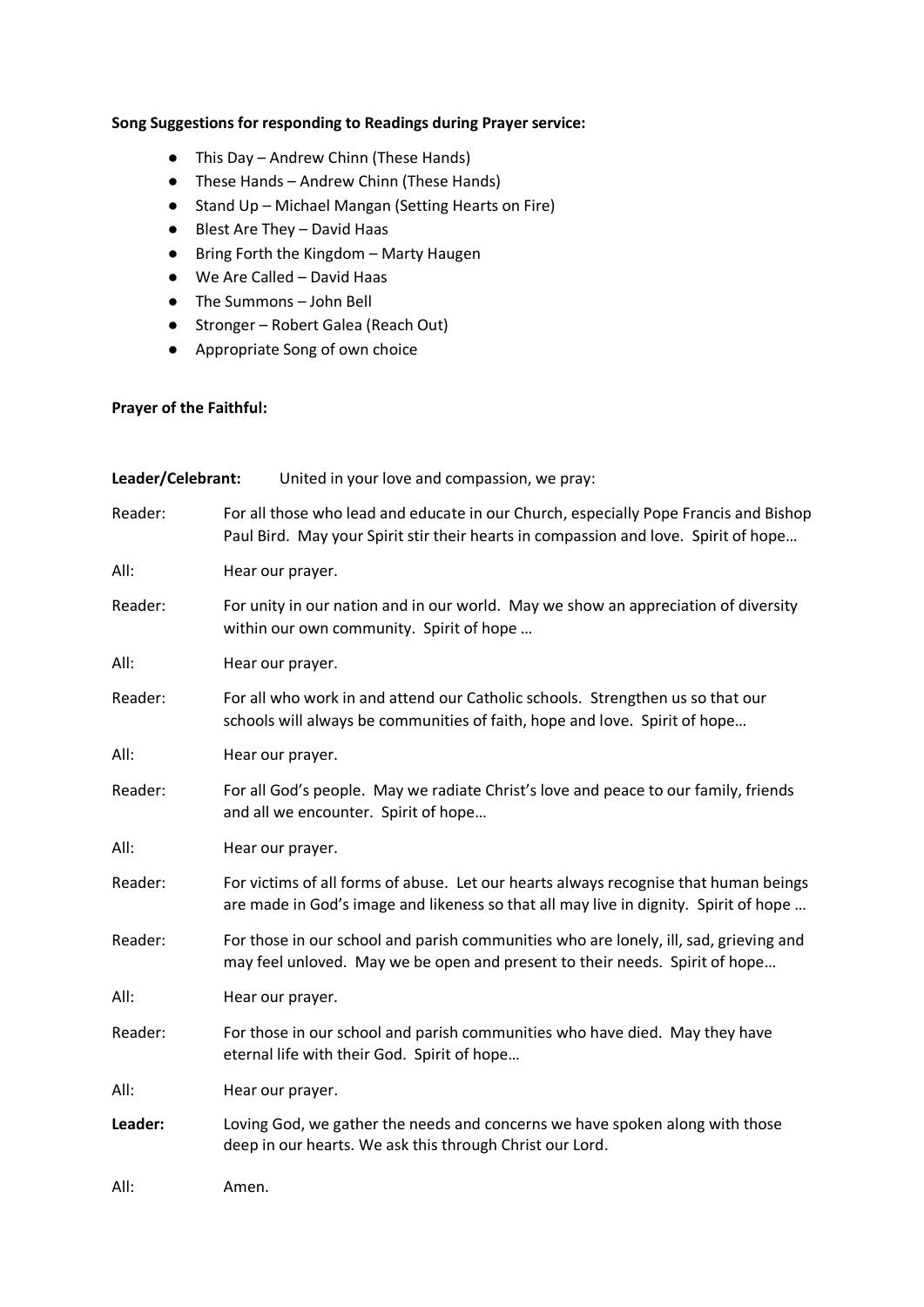*(Other Prayers may be included as appropriate for your School Community)*

*If celebrating Eucharist, proceed to Liturgy of the Eucharist. If celebrating rituals other than Eucharist, proceed to Ritual Action.*

**THE LITURGY OF THE EUCHARIST** God Acts – We Give Thanks

## **Offertory Procession/Procession of Gifts:**

- Quiet reflective music or
- We Gather at Your Table Andrew Chinn (People of Peace)
- We Bring These Gifts John Burland (Lord Teach Me Your Ways)
- Come to The Table Andrew Chinn (In Joyful Hope)
- Come to your Feast Michael Joncas
- Appropriate Song of own choice

#### **Eucharistic Prayer**

*Depending on the context and in consultation with the Presider, a decision would be made about which of the Eucharistic Prayers would be best suited for this celebration of Mass.* 

*\*\*\* Eucharistic responses are most appropriately sung.* 

Suggested Mass Settings:

- Mass Jubilee and Mass of Celebration by Michael Mangan PRIMARY
- Mass for God's Children by Andrew Chinn (People of Peace) PRIMARY
- Mass of St Francis (Paul Taylor)
- Mass of Alphonsus (Paul Bird)
- Mass Shalom (Colin Smith)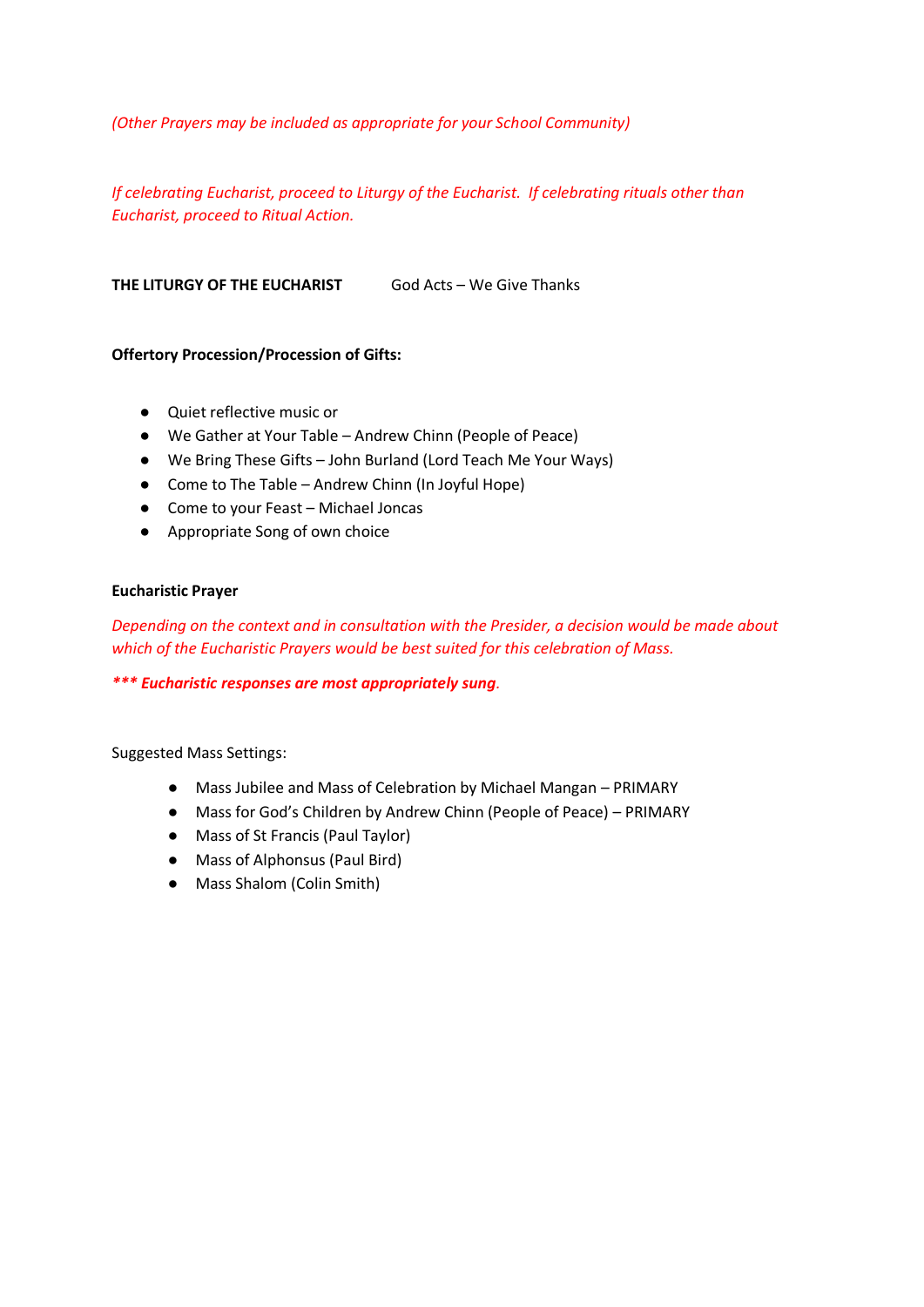## **Communion Procession:**

Communion Song Suggestions:

- This Is My Body Andrew Chinn (People of Peace)
- I Am The Bread of Life Andrew Chinn (Welcome to All)
- Come to the Table John Burland (Lord Teach Me Your Ways)
- The Bread of Life Michael Mangan (Setting Hearts of Fire)
- Do This in Memory of Me John Burland (Celebrating the Sacraments)
- When We Eat This Bread Andrew Chinn (These Hands and Together As One)
- One Body, One People Michael Mangan (Setting Hearts On Fire)
- Take and Eat Michael Mangan (This Is The Time)
- We Gather at Your Table Andrew Chinn (People of Peace)
- Emmaus Song Monica Brown
- Everything is Grace Matt Maher (Saints and Sinners)
- Your Grace is Enough Matt Maher (All the People Said Amen)
- I am the Bread of Life Steve Angrisano (High Above Our Way)
- Clean Heart Matt Maher (Echoes)
- Sing Over Your Children Matt Maher (Alive Again)
- Remembrance (Communion song) Matt Maher (Alive Again)
- One Bread One Body John Michael Talbot
- Offering Stephen Kirk
- All the people said Amen Matt Maher (All the people said Amen)
- Appropriate Song of own choice

Prayer after Communion *see 'Daily Mass Book 2020' or Missal*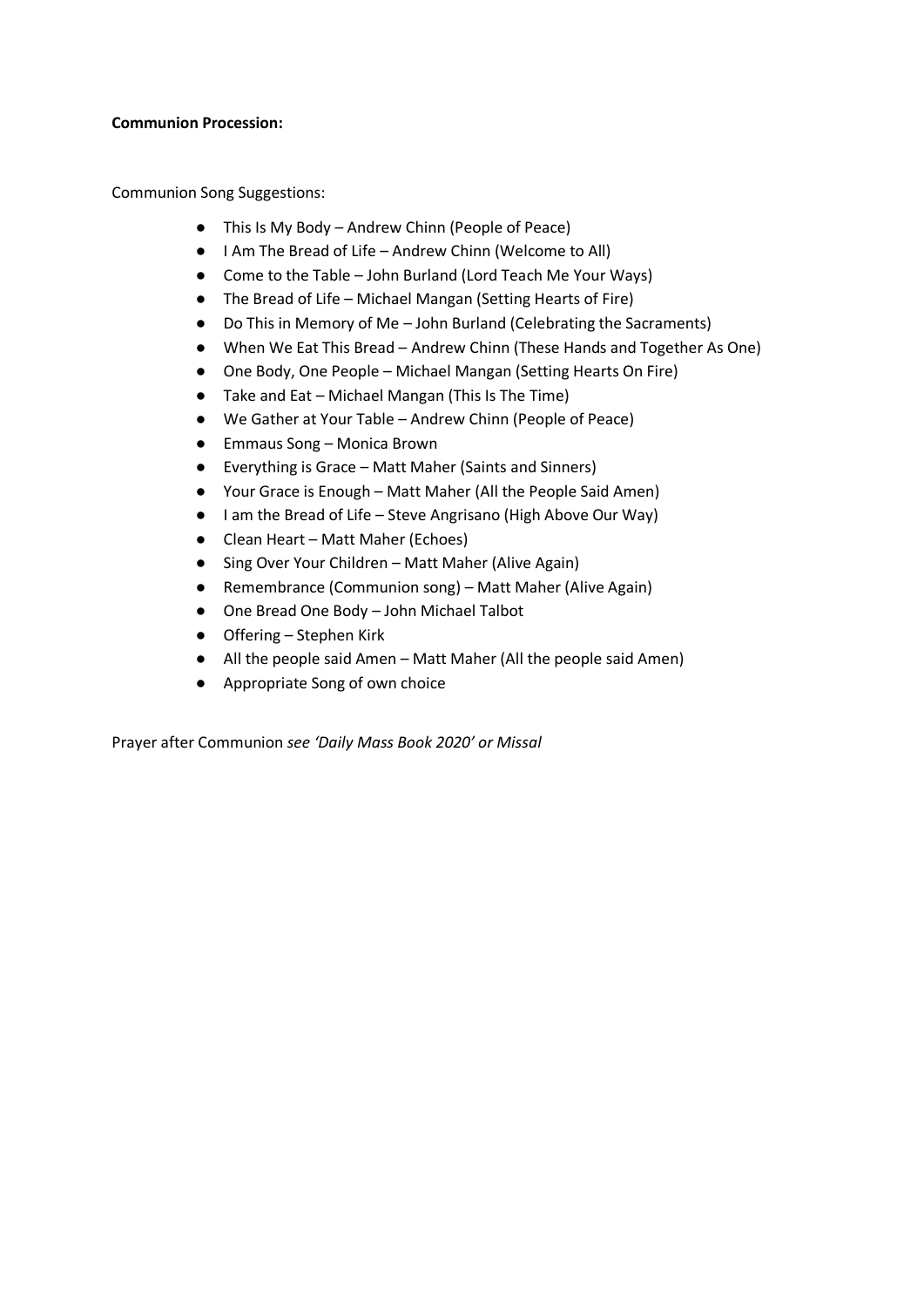## **RITUAL ACTION** *for rituals other than Eucharist*

The following two actions may be done together or separately.

## Listen and Attending to the school community

- Each class/group identifies a need within the school community and suggests a way to attend to that need – *listen to what the Spirit is saying.* This requires the teacher and students dialoguing with each other about the needs of this school community.
- This may be presented as a visual form and presented as part of the ritual action.

## Litany for rituals other than Eucharist:

As the reader recites his/her line, another student places a visual showing this taking place in the school community. This could also be prepared as a PowerPoint presentation.

| Reader: | Help us to know what is just and do it.                                                                                                                              |
|---------|----------------------------------------------------------------------------------------------------------------------------------------------------------------------|
| All:    | Listen to what the Spirit is saying.                                                                                                                                 |
| Reader: | Help us find you in everyone we meet.                                                                                                                                |
| All:    | Listen to what the Spirit is saying.                                                                                                                                 |
| Reader: | Help us hear your messengers of Good News.                                                                                                                           |
| All:    | Listen to what the Spirit is saying.                                                                                                                                 |
| Reader: | When we are in trouble, help us remember your words of peace.                                                                                                        |
| All:    | Listen to what the Spirit is saying.                                                                                                                                 |
| Reader: | When we are hopeful, help us kindle that hope in others.                                                                                                             |
| All:    | Listen to what the Spirit is saying.                                                                                                                                 |
| Reader: | When people are wronged, help us seek justice instead of revenge.                                                                                                    |
| All:    | Listen to what the Spirit is saying.                                                                                                                                 |
| Reader: | When we are quick to judge, make us quicker to understand.                                                                                                           |
| All:    | Listen to what the Spirit is saying.                                                                                                                                 |
| Reader: | When we are quick to condemn, make us quicker to praise.                                                                                                             |
| All:    | Listen to what the Spirit is saying.                                                                                                                                 |
| Reader: | Where there is darkness, let us be light for others so your promise of peace will be<br>known in our world.                                                          |
| All:    | Listen to what the Spirit is saying.                                                                                                                                 |
| Leader: | Creator God, help us to listen to what the Spirit is saying o make your kingdom real<br>in this place and this time. Help us to transform the world into your dream. |
| All:    | Amen.                                                                                                                                                                |
|         |                                                                                                                                                                      |